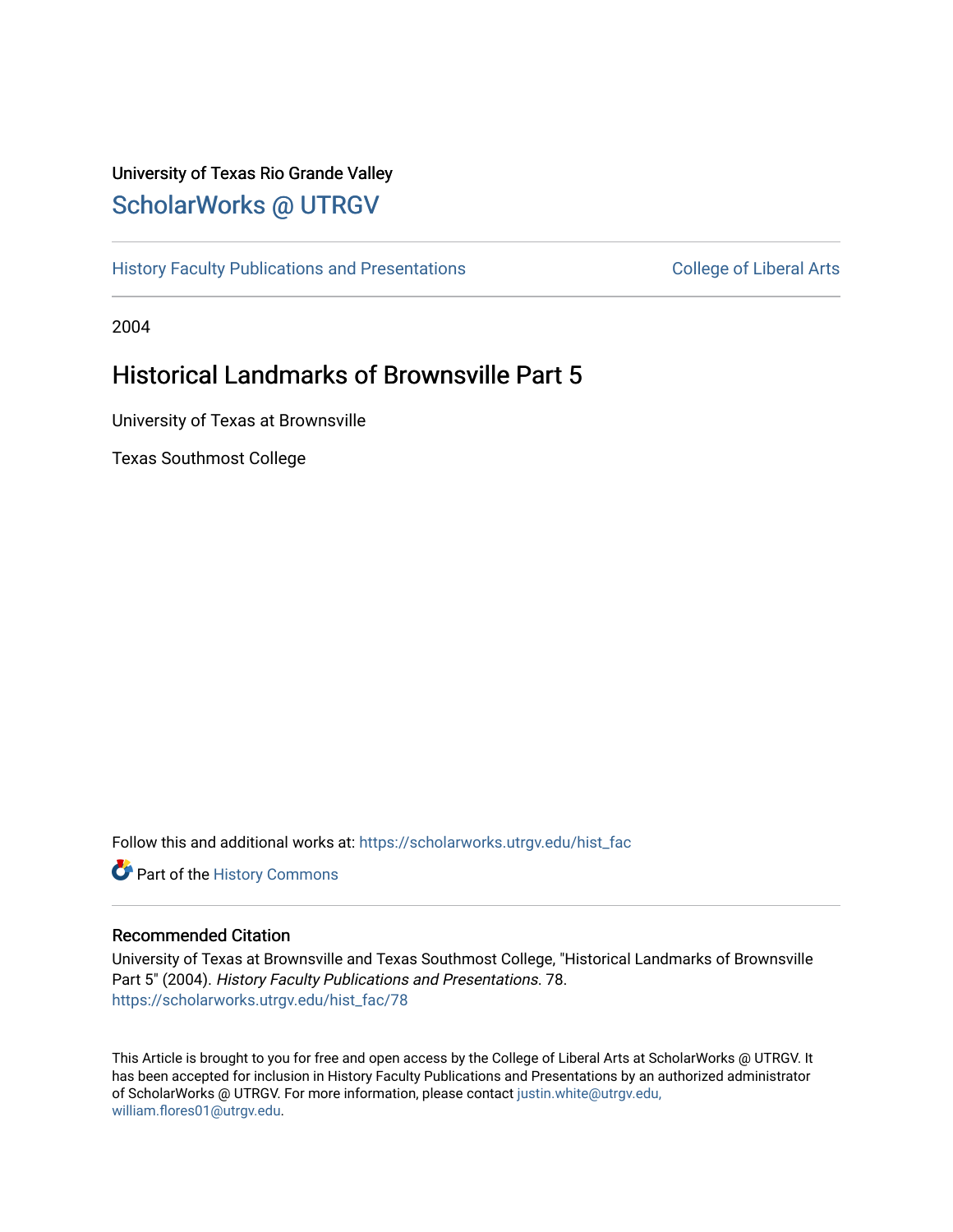# **Historical Landmarks of Brownsville**

**61. [Tijerina House](#page-1-0) 62. [Webb-Martinez House](#page-1-1) 63. [Yturria Bank](#page-2-0) [64. International Bridges](https://web.archive.org/web/20110502192336/http://blue.utb.edu/localhistory/bridges_of_the_area.htm) [65. Brownsville South Padre Island Airport](https://web.archive.org/web/20110502192336/http://blue.utb.edu/localhistory/airport.htm)**

<span id="page-1-3"></span><span id="page-1-2"></span>**[1-15](https://web.archive.org/web/20110502192336/http://blue.utb.edu/localhistory/Alejandro%20Vera/historical_landmarks_page%201.htm)  [16-30](https://web.archive.org/web/20110502192336/http://blue.utb.edu/localhistory/Alejandro%20Vera/historical_landmarks_page%202.htm) [31-45](https://web.archive.org/web/20110502192336/http://blue.utb.edu/localhistory/historical_landmarks_page%203.htm)  [46-60](https://web.archive.org/web/20110502192336/http://blue.utb.edu/localhistory/historical_landmarks_page%204.htm)**

### <span id="page-1-0"></span>**61. Tijerina House**

|                         | Marker Title: Tijerina House                                                                                                                                                                                                                                                                                                                                                                                                                                                                                 |
|-------------------------|--------------------------------------------------------------------------------------------------------------------------------------------------------------------------------------------------------------------------------------------------------------------------------------------------------------------------------------------------------------------------------------------------------------------------------------------------------------------------------------------------------------|
| Address:                |                                                                                                                                                                                                                                                                                                                                                                                                                                                                                                              |
| City:                   | Brownsville                                                                                                                                                                                                                                                                                                                                                                                                                                                                                                  |
| County:                 | Cameron                                                                                                                                                                                                                                                                                                                                                                                                                                                                                                      |
| Year Marker<br>Erected: | 1979                                                                                                                                                                                                                                                                                                                                                                                                                                                                                                         |
|                         | Designations: Recorded Texas Historic Landmark                                                                                                                                                                                                                                                                                                                                                                                                                                                               |
| Marker<br>Location:     | 333 E. Adams Street, Brownsville.                                                                                                                                                                                                                                                                                                                                                                                                                                                                            |
|                         | Marker Text:   A descendant of the 18th Century Rio Grande settler Blas de la Garza Falcon, Tomas  <br>Tijerina (1860-1932) moved to this site in 1904. His original frame house was moved to the<br>back of the lot in 1912 when the present brick home was built. Tijerina, a deputy sheriff for<br>many years, designed the residence and his neighbor Teodoro Perez served as general<br>  carpenter. The exterior brick walls are supported by brick buttresses for protection from<br>hurricane winds. |

[Top](#page-1-2)

### <span id="page-1-1"></span>**62. Webb-Martinez House**

|                         | Marker Title: Webb-Martinez House                                                                                                                                                                                                                                                                                                                                                                                                                                      |  |
|-------------------------|------------------------------------------------------------------------------------------------------------------------------------------------------------------------------------------------------------------------------------------------------------------------------------------------------------------------------------------------------------------------------------------------------------------------------------------------------------------------|--|
| Address:                |                                                                                                                                                                                                                                                                                                                                                                                                                                                                        |  |
| City:                   | Brownsville                                                                                                                                                                                                                                                                                                                                                                                                                                                            |  |
| County:                 | Cameron                                                                                                                                                                                                                                                                                                                                                                                                                                                                |  |
| Year Marker<br>Erected: | 1981                                                                                                                                                                                                                                                                                                                                                                                                                                                                   |  |
|                         | Designations:  Recorded Texas Historic Landmark                                                                                                                                                                                                                                                                                                                                                                                                                        |  |
| Marker<br>Location:     | 1324 E. Madison Street, Brownsville.                                                                                                                                                                                                                                                                                                                                                                                                                                   |  |
|                         | Marker Text: Joseph Webb (1850-1933) had this residence constructed for his family about 1906. Known<br>  as Don "Pepe", Webb served as clerk of Cameron County for 34 years. In 1929 he conveyed<br> the house to a daughter, Josephine Webb, a Brownsville teacher for whom a local school  <br> was later named. Continuous ownership of the home by Webb's descendants has been  <br>maintained by the family of his daughter Maria and her husband Jose Martinez. |  |